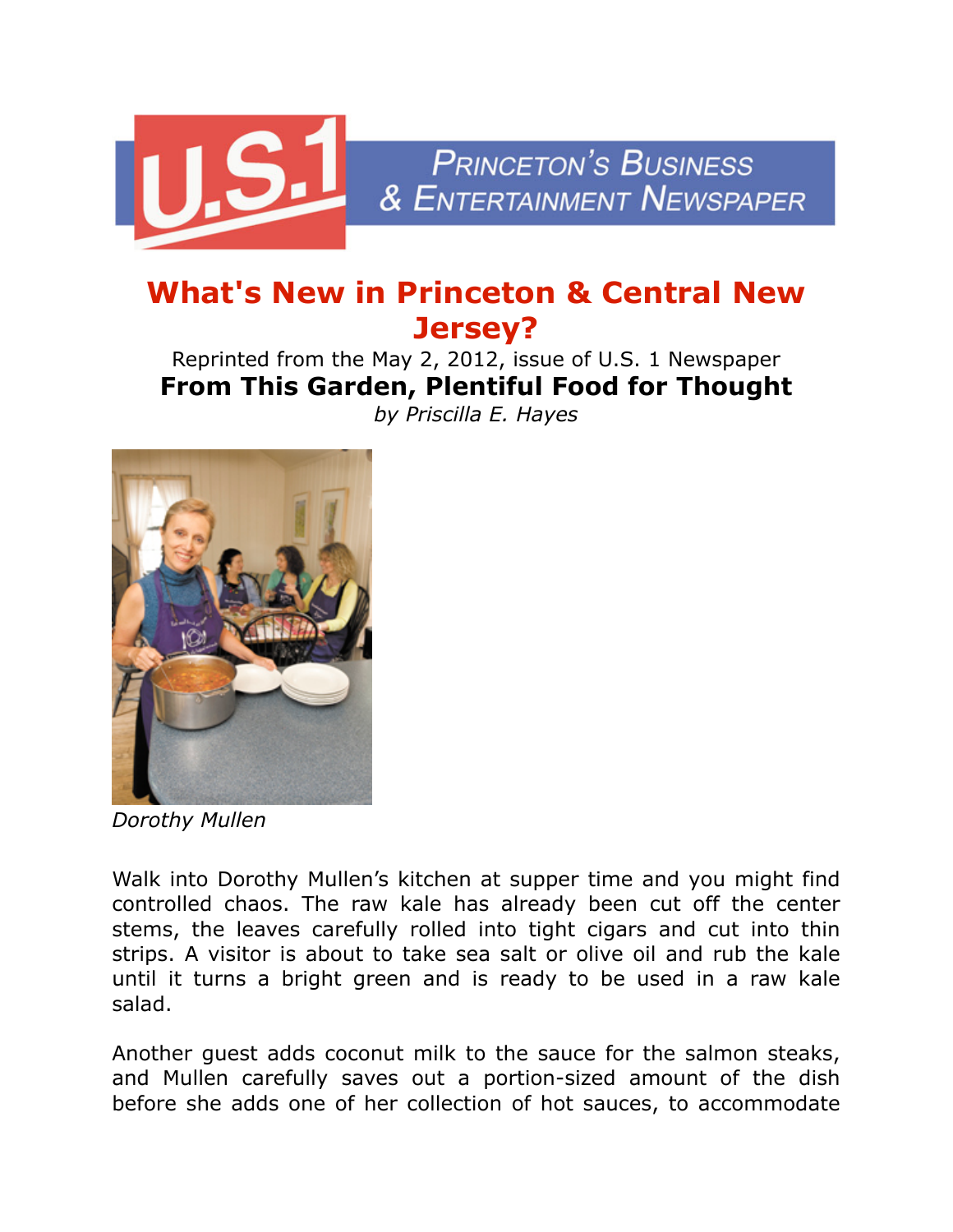one person sensitive to hot sauce. A man built like a football linebacker is testing the salad dressing for just the right amount of lemon juice, stevia, and garlic. Someone else is spinning the water in Mullen's tornado machine to make super-purified, oxygenated water for the glasses on the table.

This is the Wednesday dinner meeting of Suppers, a program developed by Mullen for people who want to use nutrition to stabilize their blood sugar and mood chemistry. People who come to Suppers include individuals with Type 2 diabetes and other chronic health problems, those seeking to lose weight, and others simply hoping to develop healthier eating habits. The central nutritional focus for Suppers is reliance on whole foods — vegetables, fruits, and protein sources.

"Suppers is a learn-by-doing program for people who want to have better health," Mullen explains. "It is sometimes hard for people to understand, because it isn't a club, it isn't a franchise, and it is definitely not a business."

There are currently about 40 meetings a month to choose from in central New Jersey, as an individual's schedule and preferences allow. All Suppers meetings are based around the core principle of nonjudgment  $-$  the notion that the personal healing an individual is seeking cannot take place if that individual feels judged. The principle of non-judgment leads naturally into a prohibition on promotion of any particular diet or brand and complete freedom from any commercial messages.

The 40 meetings per month accommodate a variety of food preferences. The Wednesday evening Suppers meeting accommodates both those who eat meat or fish and those who do not. Other Suppers meetings have more specific dietary ranges, such as vegan or even raw vegan options. The program does not direct participants into any particular diet — rather, each person is introduced to various whole foods and encouraged to do his or her own "Suppers experiments," testing out the impacts of different styles of whole foods eating on individual health conditions.

As an example, Dorothy points to two diabetic members, one a Type 2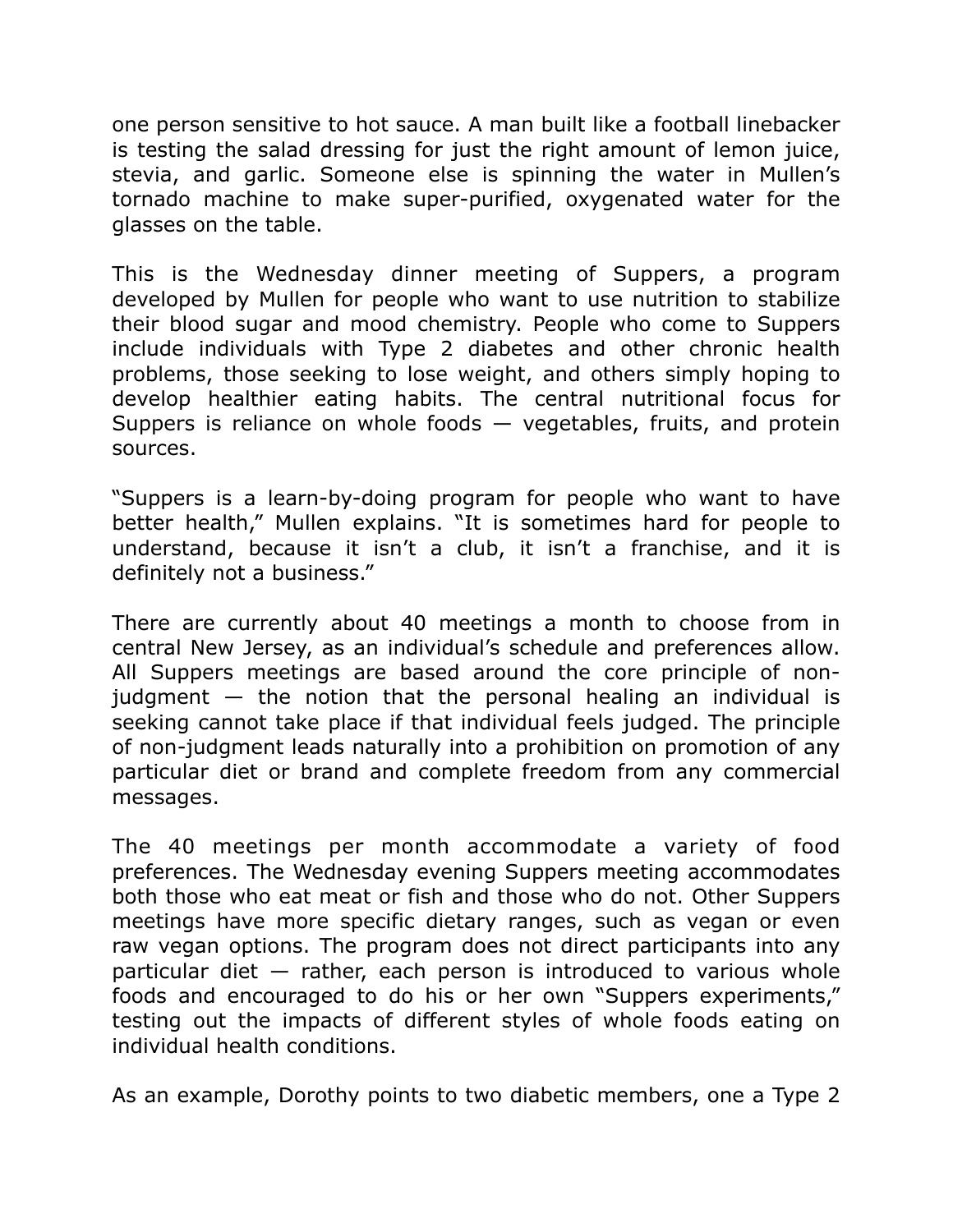diabetic and one Type 1, both of whom reduced their insulin usage significantly through different diets. One member adopted a protein rich diet, the other a vegetarian diet. One of the two, Karen Rose Tank, became so inspired by the effectiveness of the Suppers approach after participating in Suppers for a year that she helped grow the program with meetings for others with diabetes, naming them Suppers for Stable Blood Sugar and Super Low Carb Suppers.

At all Suppers meetings, meal prep and clean up are a community affair; attendees can choose to come early to help with cooking or arrive closer to serving time and help clean up at the end. The only fee is the cost of the shared groceries for the meal, which for the Wednesday evening meeting Mullen manages to keep at \$8 for those who eat meat and a bit less for vegetarians, even though the food used is largely organic, and thus more costly than "conventional" food.

After the meal prep is done, participants sit down around Mullen's dining room table, opening folding chairs to accommodate more or fewer people on any given night. Mullen "plates up" most meal items in the kitchen with a metered serving of the main courses and places salads or grain dishes on the table for people to help themselves. There is no bread, no alcohol, and no dessert. Hands are held and an opening blessing said, more over the participants than over the food, and then some introductory principles read. Each meeting usually has a specific discussion topic related to personal relationships with food and one's own body.

What Suppers is doing now is growing. Around 20 people are now trained as facilitators. A non-profit organization, complete with board, is being created.

And businesses willing to embrace the non-profit, non-commercial foundations of Suppers are increasingly stepping up to support the program. Raoul and Carlo Momo, owners of the Terra Momo restaurants, are joining the businesses supporting the Suppers program, without an expectation of any impact on their own bottom line from doing so.

Asked why he supports Suppers, Raoul Momo says, "It's an incredible educational tool that helps you change the way you eat. We just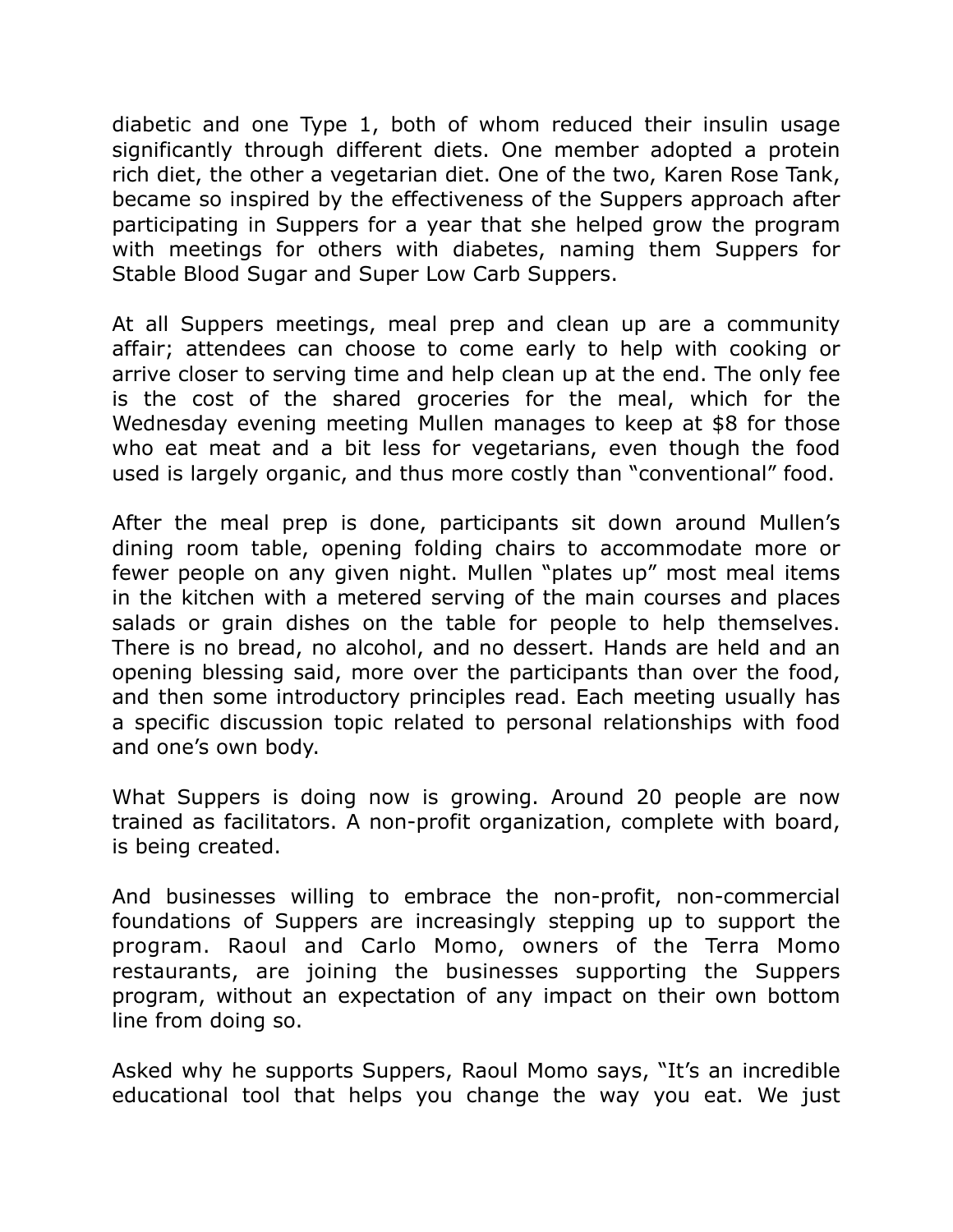weren't meant to eat as we do."

Adds his brother, Carlo: "For me Suppers is about consciousness. People get together and cook; they talk about food, the sources and flavor, and how it makes them feel when they eat it. It's brilliant."

The Momos are joining long time supporters such as Gravity Hill Farm, an organic farm in Titusville, which donates local organic produce and hosts a biweekly lunch meeting. Other longtime business supporters are North Slope Farm and West Windsor Farmers Market, both of which host Suppers meetings highlighting the use of local, in-season produce. The facilitator of the latter meeting runs a yoga class before meetings and is, Mullen says, an example of how people passionate about health use their particular talents to create signature meetings, ones which attract members with mutual interests.

The Whole Earth Center provides a venue for introductory Suppers programs for those who do not feel comfortable coming into a stranger's home; WEC also supports Mullen's efforts to introduce children to healthier eating habits, in an effort to prevent them from developing the health problems that bring many adults to Suppers.

"I am concerned that children are really the same population as adult Type 2 diabetics," Mullen says, "separated only by 20 years of eating a highly processed food supply. My work with children is aimed at preventing the health diagnoses which are the logical consequences of such a diet. I am trying to promote what I call the 'logical miracle,' the health improvements that result from finding the whole foods-based diet that matches your own individual body."

Mullen grew up in Bergen County, the daughter of two schoolteachers. Her father had lost his father to a flu epidemic and had grown food as a child to make sure the family had enough to eat, but the gardening stopped when he got married. Mullen remembers her diet growing up as being "canned asparagus, lots of meat, and iceberg lettuce."

After earning her bachelor's degree from Upsala College, then in East Orange, New Jersey, Dorothy went on to be a "chronic volunteer," as she married and raised three children. She found herself developing health problems, including crippling joint pain, repeated infections, and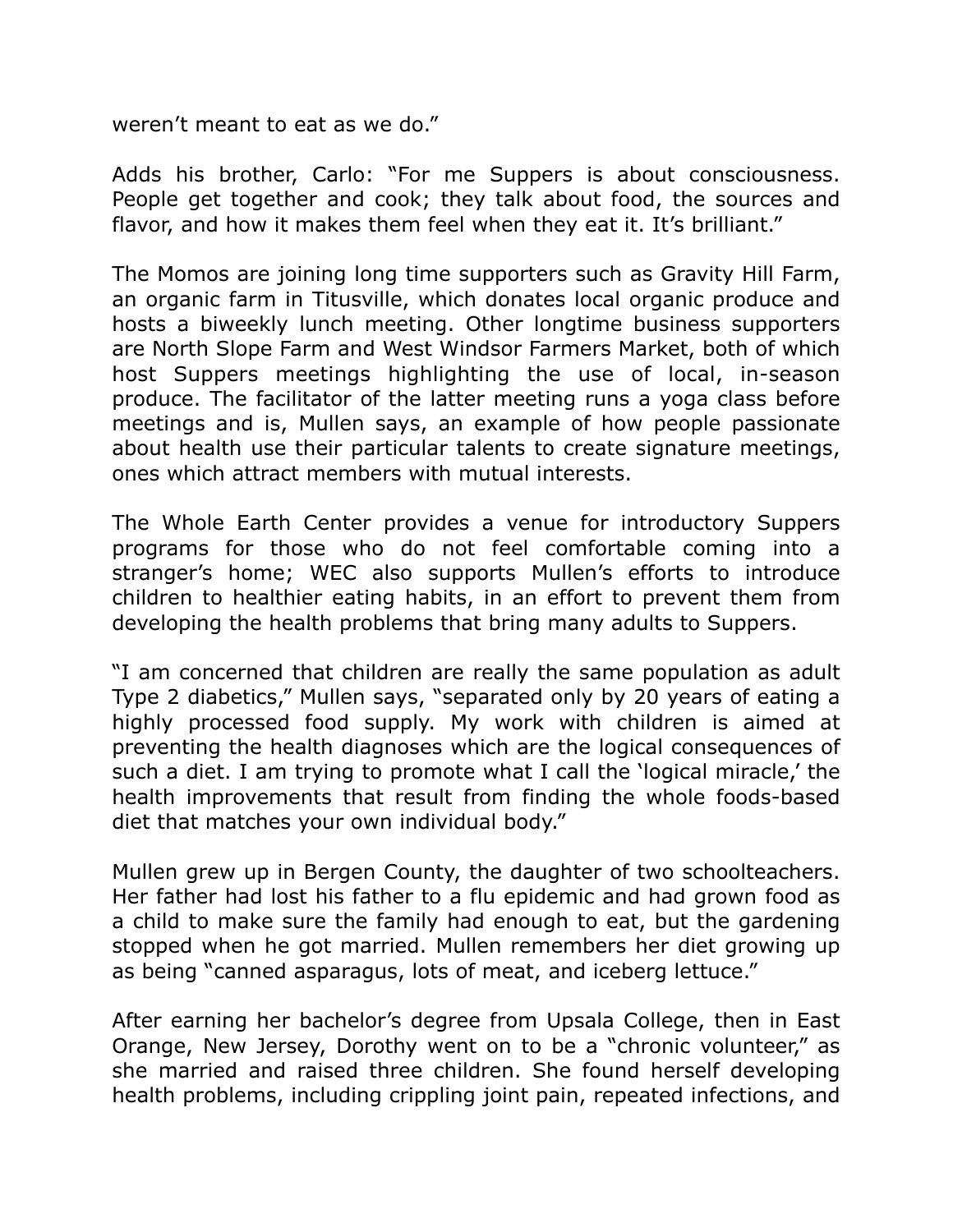early menopause, that led her to investigate various types of medical and psychological treatment, convincing her that such treatment alone was not enough. At the same time, she served for 10 years as president of the non-profit Foundation for the Advancement of Innovative Medicine (FAIM), which had been started by diet doctor Bob Atkins as a vehicle for educational programming.

She enrolled in a masters program in substance abuse and addictions counseling at the College of New Jersey to find a way to integrate her developing nutritional consciousness with the traditional treatment methods, which stressed either pharmaceuticals or psychological treatment.

"Yes, it was a lonely process at first," Mullen recalls. "I wrote an 80 page unassigned thesis on biological individuality in alcoholism, which the head of the counseling department at TCNJ was willing to read. Red flags about the relationship between addiction and poor blood sugar regulation popped up all over the nutrition literature, but at that time you couldn't Google search material that straddled disciplines."

But, Mullen says, "the department at TCNJ embraced me, in spite of the fact that I was a self-declared enemy in the territory of their discipline."

It was during a conversation with department chair Mark Woodford, when she heard herself saying that what the addiction treatment culture needed was a "Suppers for Sobriety," that Mullen understood what she was going to do. The Suppers program started with recovering alcoholics and moved on to address other health and mood issues. Mullen has documented many Suppers case studies both on the Suppers website [www.thesuppersprograms.org](http://www.thesuppersprograms.org/)) and in her newly released book, "Logical Miracles," which recounts the stories of 130 people who have used the support of the Suppers program to turn their lives around.

Some of the examples of the unpredictable results of promoting nonjudgment include a facilitator whose relationship with her mother-inlaw was completely transformed after she practiced non-judgment in the context of Suppers, and an individual whose husband was totally resistant to healthier eating until she stopped criticizing his eating